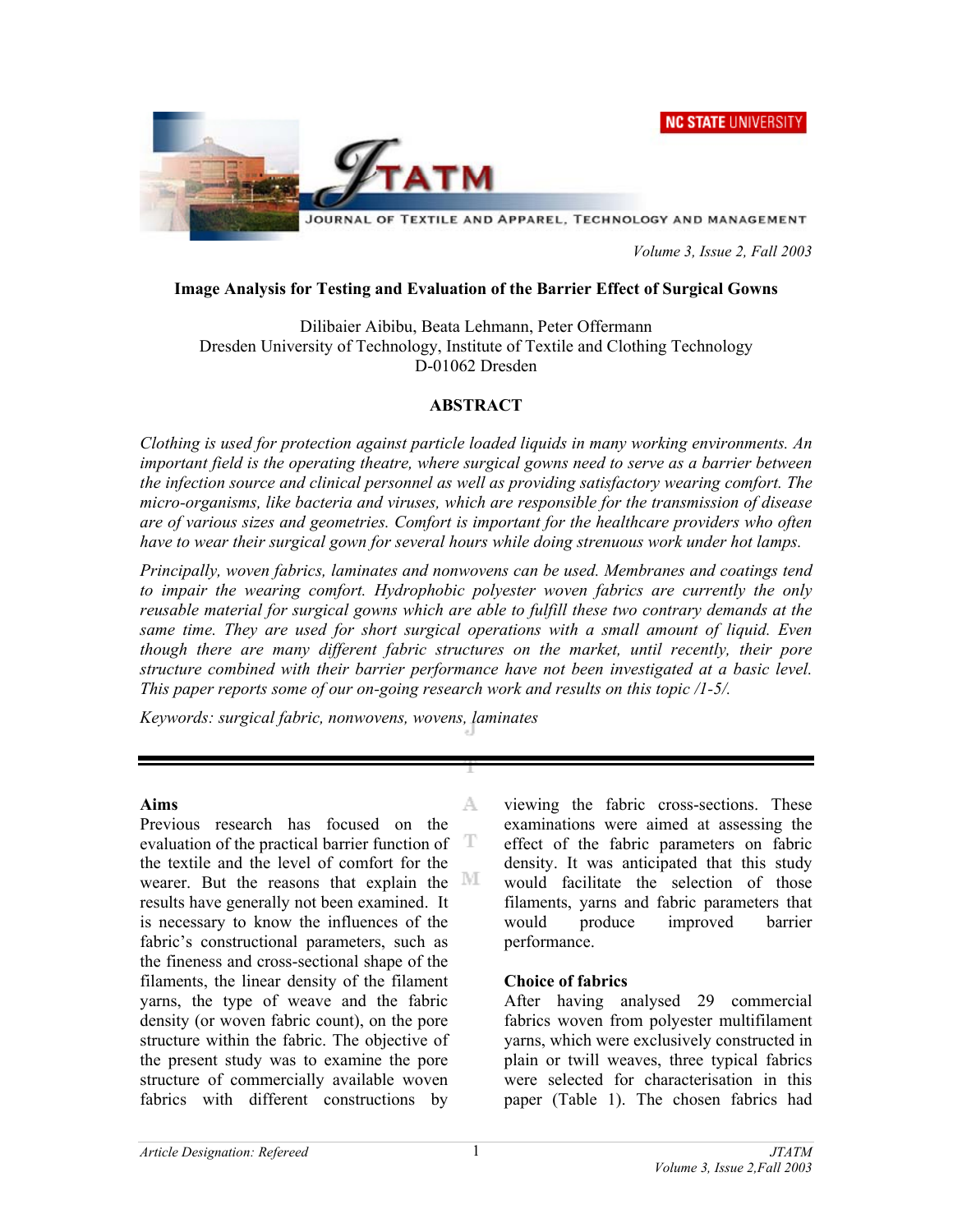similar characteristics with regard to filament fineness and cross-sectional shape, yarn linear density, type of weave and fabric density.

The plain woven fabric, P 4, shows filament cross-sections that are deformed by texturing. It has similar filament fineness in the warp and weft yarns (Fig. 1 left). The cross-sections of the warp filaments of the plain woven fabric, P 5, are triangular and the weft sections are round (Fig. 1 centre). P 6 is a twill woven fabric with coarse round weft filaments and finer round warp filaments (Fig. 1 right).

| THOIC IT I BE BILLEVED OF THE DELECTED THOITED MOVE IN OPERATING CONTROL |                   |                                 |      |                              |          |                                       |      |                                       |      |                    |      |                   |
|--------------------------------------------------------------------------|-------------------|---------------------------------|------|------------------------------|----------|---------------------------------------|------|---------------------------------------|------|--------------------|------|-------------------|
| sample                                                                   | type of<br>weave  | fineness of<br>filament in dtex |      | cross section of<br>filament |          | number of<br>filaments in<br>the yarn |      | fineness of<br>filamet varn in<br>tex |      | yarn density /10cm |      | fabric<br>density |
|                                                                          |                   | warp                            | weft | warp                         | weft     | warp                                  | weft | warp                                  | weft | warp               | weft | /6/               |
| <b>P4</b>                                                                | plain             | 0.85                            | 0.85 | deformed                     | deformed | 112                                   | 102  | 9.5                                   | 8.5  | 456                | 370  | 0.55              |
| <b>P</b> 5                                                               | plain             | 2.60                            | 1.25 | triangular                   | round    | 48                                    | 198  | 13.0                                  | 25.0 | 572                | 313  | 0.98              |
| <b>P6</b>                                                                | twill $\tilde{-}$ | 0.60                            | 1.35 | round                        | round    | 206                                   | 69   | 9.5                                   | 12.5 | 458                | 362  | 0.37              |



**Fig. 1: Light optical microscope images of the wovens – above: warp section, below: weft section** 

T

# **Preparation of samples**

First it was necessary to prepare the cross-А. sections of the operating room gown fabrics for microscopic imaging. Textile samples m were vertically embedded in epoxy resin in a cylindrical sample support to cut either warp varns (= warp section) or weft yarns (= weft) section). After the sample had hardened, it was removed and polished.

The inner pore structure was determined with images obtained transversely to the fabric plane by light-optical microscopes, laser scanning microscopes and scanning electron microscopes. In the presentation, we refer to light-optical microscope images. Because of the resolution range, the lightoptical microscope could only visualise filament distances as small as  $0.22 \mu m$ , which covers the range of the size of major bacteria (up to  $0.5 \mu m$ ), but not all viruses  $(0.01 \text{ to } 0.3 \text{ µm})$ .

#### **Determination of the pore structure of the woven fabrics**

The microscopic images were converted into binary form. The fabric was represented as a two-phase texture (filaments and pores). However, it was essential that the two components could be clearly identified by contrasting them sufficiently. In order to determine the geometrical parameters of the pore structure (pore width and pore length, pore area and pore form factor), we use the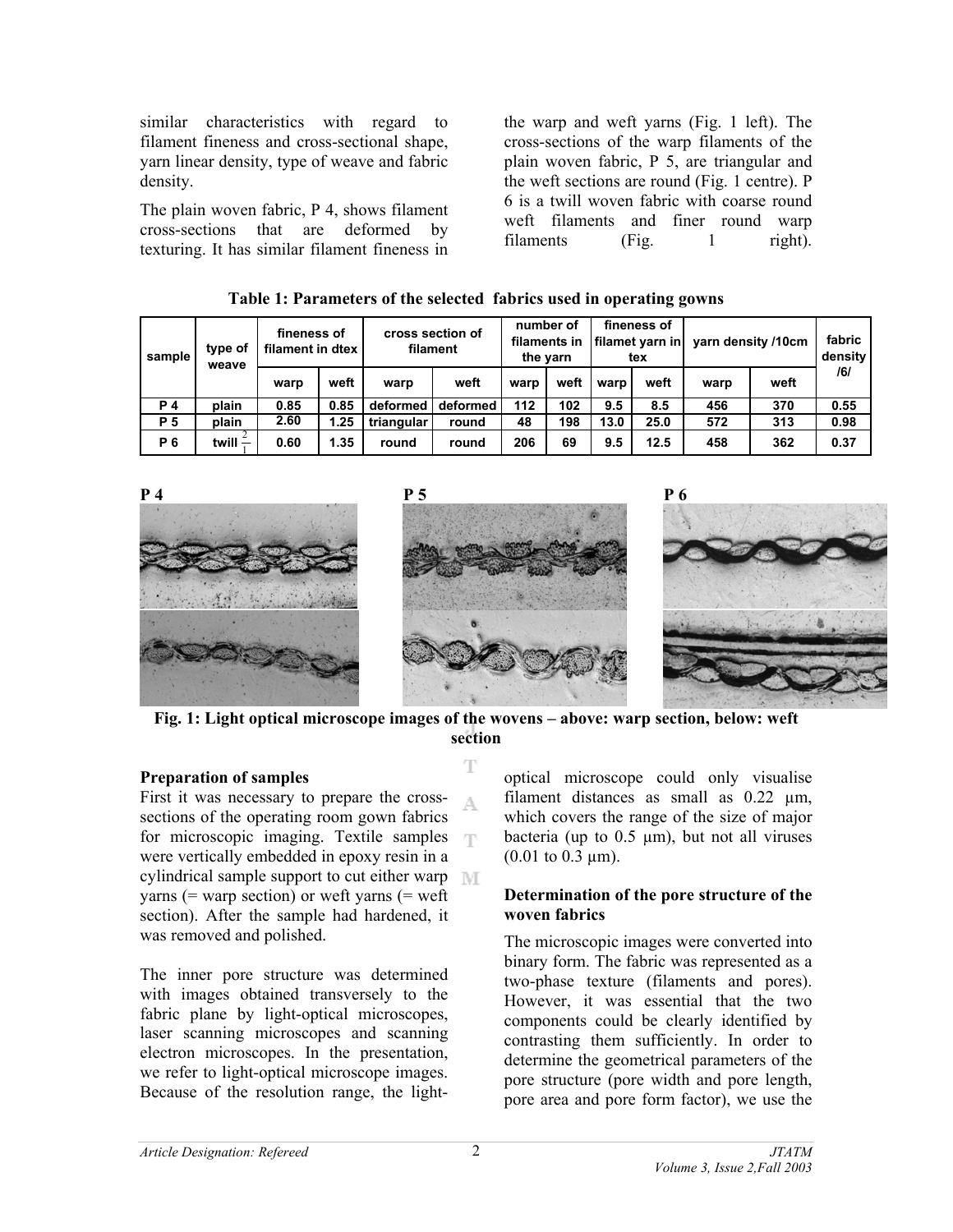linear analysis and the Quant methods of ImageC ® by Aquinto. Measurements were made in rectangular measurement fields on the measuring line. Each sample was analysed in several orthogonal measurement fields to obtain a pattern repeat by sampling at random.

Pore width and pore length were measured using the linear analysis methods. The



distances between cutting lines and the cutting direction (horizontal and vertical) were chosen at random. The distance between individual filaments corresponded to the pore width (horizontal) and the pore length (vertical), which were obtained automatically (Fig. 2). A bar diagram was constructed to give the pore size distribution.



# **Fig. 2: Determination of filament distances (chosen distance of cutting lines: 2 µm)**

Quant is an extended object-related image analysis technique for particles. Its basis is a very efficient object search algorithm, the so-called contour tracing method. This

method can be applied to determine the pore areas and form factors of closed pores (Fig. 3) in accordance with the classification previously set.



| pore area [µm <sup>2</sup> ]       | <b>P4 and P 5:</b>                      | P <sub>6</sub>              |  |  |  |
|------------------------------------|-----------------------------------------|-----------------------------|--|--|--|
| 1 pink                             | $0<>=40$                                | $0<>=2$                     |  |  |  |
| 2 blue                             | $40<>=80$                               | $2<>=10$                    |  |  |  |
| 3 yellow                           | $80<<=120$                              | $10<>=20$                   |  |  |  |
| 4 Green                            | $120<<=200$                             |                             |  |  |  |
| 5 orange                           | $200<>=500$                             | $20<>=40$                   |  |  |  |
| 6 white                            | > 500                                   | >40                         |  |  |  |
| $\sim$ $\sim$ $\sim$ $\sim$ $\sim$ | $\cdot$ $\cdot$ $\cdot$ $\cdot$ $\cdot$ | $\sim$ $\sim$ $\sim$ $\sim$ |  |  |  |

form factor: (1 = circle,  $0.87$  = square,  $0 \approx$  long stretch pore)



M F: area  $\lceil \mu m^2 \rceil$  U: perimeter  $\lceil \mu m \rceil$ **Fig. 3: Determination of pore areas and form factors** 

#### **Results and discussion**

*Pores in the filament yarn:*

Figure 4 and Figure 5 demonstrate that the pore spaces were smallest in the filament yarns of P 6 where the filaments had a round section.

The coarse filaments with a triangular section in P 5 produced a pore share of 30.53 % for pores larger than 10 µm, which is unlikely to provide a barrier for bacteria. For the warp yarn of P 6, which consisted of round microfilaments, it was found that 93.5 % of all pores were smaller than 4 µm and there were no channels between pores. This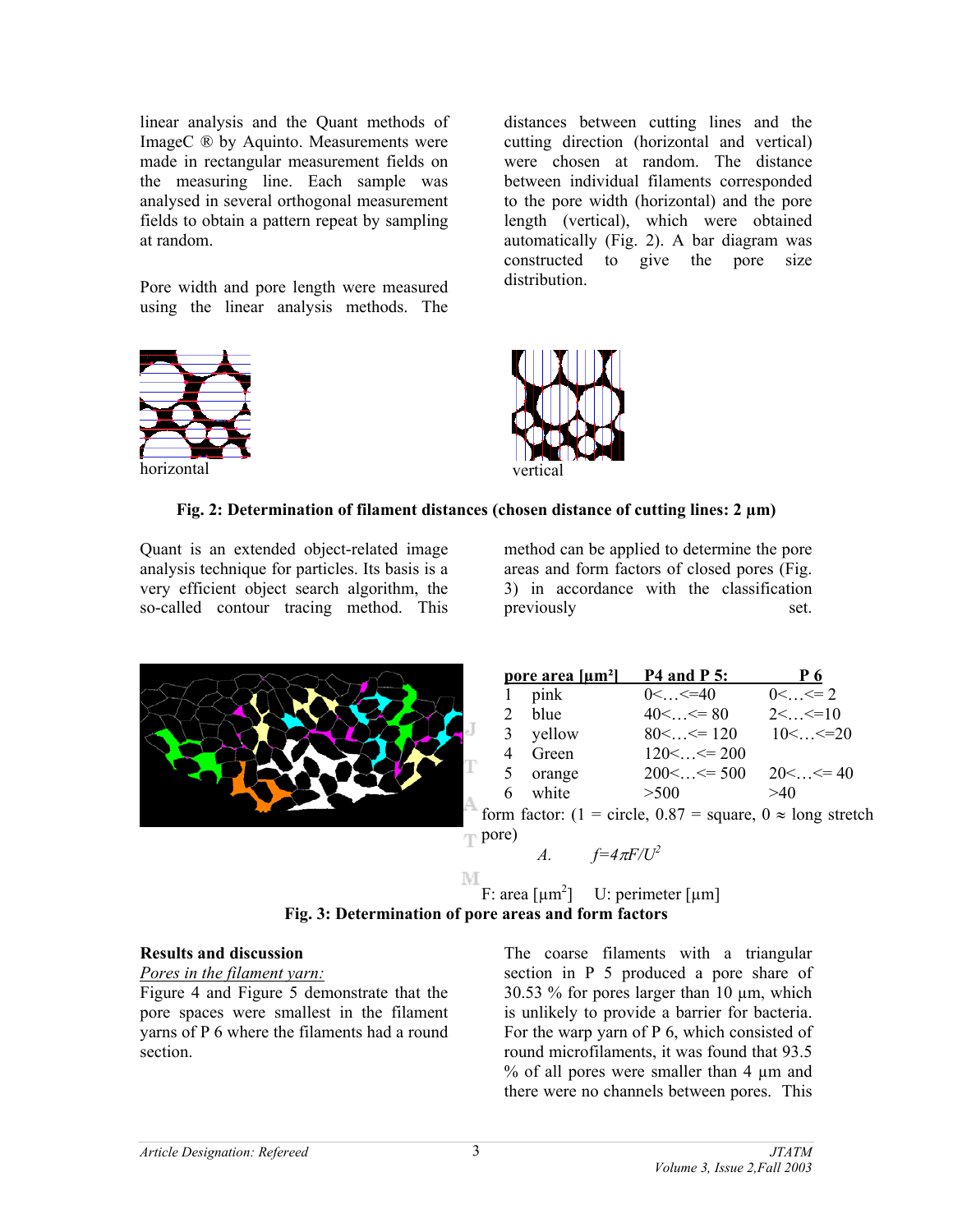suggests that such a textile structure is likely to provide an effective barrier and prevent the transmission of bacteria. Analysis of the pore area (Fig. 6, 7) confirmed the results obtained by the linear analysis.

In P 5, 92.5 % of the pores were larger than 40  $\mu$ m<sup>2</sup>. In P 6, this applied only to 1.9 % of all pores. The larger the pore area, the less circular it was.



**Fig. 4: Cross-section of filament yarns (above: warp yarn, below: weft yarn) and horizontal linear analysis**



**Fig. 5 Relative frequency distributions of the pore classes for fabrics P 5 and P 6**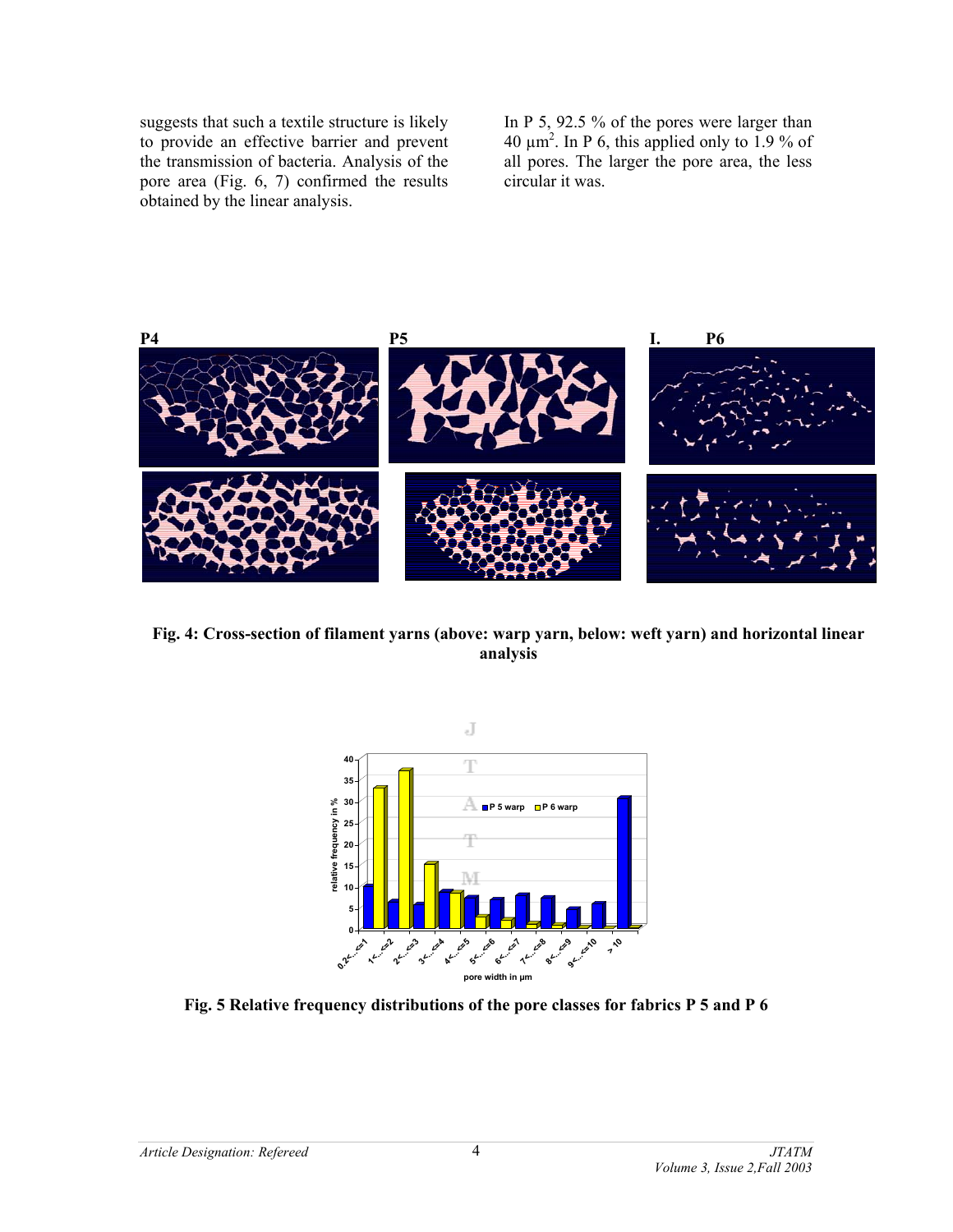

**Fig. 6: Cross-sections of multifilament yarns and the determination of pore areas and form factors (above: warp yarn, below: weft yarn)**



**Figure 7: Relative frequencies distributions of the pore areas and associated form factors of the closed form areas in P 5 and P 6 warp sections** 

M

*Pores resulting from the fabric structure:*

*Plain weave (Fig. 1):* The weft yarns had more crimp within the fabric, while the warp yarns, as might be expected, had less crimp. In  $P_4$  (warp section), the warp yarns were overlapping each other so that three filament yarns were found to be partially on top of each other. This has the potential to improve the particle barrier performance.

*Twill weave (Fig. 7):* On the left side it was shown that in the twill weave (P 6) the pores between two weft yarns (12.6 tex) were large because the yarns were comparatively thick. Although thinner filament yarns were used as warp yarns, the spaces between the filament yarns were also wide (Fig. 7 right). This applied to almost all pores between two warp yarns or two weft yarns and it was confirmed in Fig. 8. The maximum distance between filament yarns was 81.33 µm.

5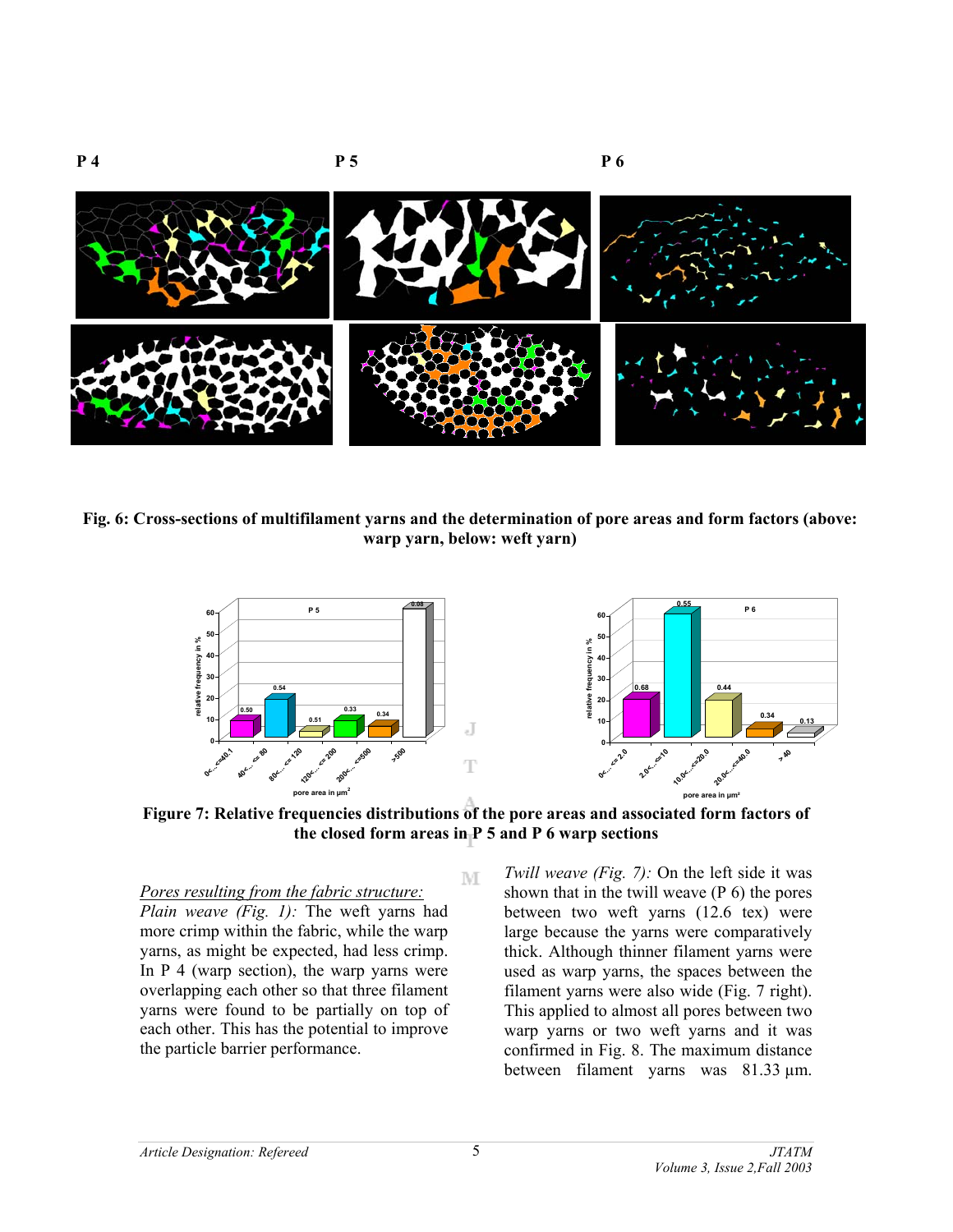

**Fig. 7: Pores between multi filament yarns in twill weave (P 6)** 



### **Figure 8: Relative frequency distributions of the pore classes in the warp and weft sections resulting from the fabric structure (P 6)**

This confirms our previous finding in which another twill weave fabric K 2/2 (warp: 10 tex, 730 ends/10 cm, weft: 20 tex, 590 picks/10 cm) was examined /5/. The low pick count and coarse weft yarns in this

fabric also resulted in large pore spaces in the weft cross-section. In the warp crosssection, the two adjacent finer warp yarns (10 tex) were pressed more tightly against each other (Fig. 9).



**Figure 9: Pores resulting from the fabric structure - P 3 /5/**

Moreover, the results of penetration tests with micro-spheres and observation of the contamination on the back of the fabric

confirmed that most of the fabrics in fact have minimal barrier effect (Fig. 10).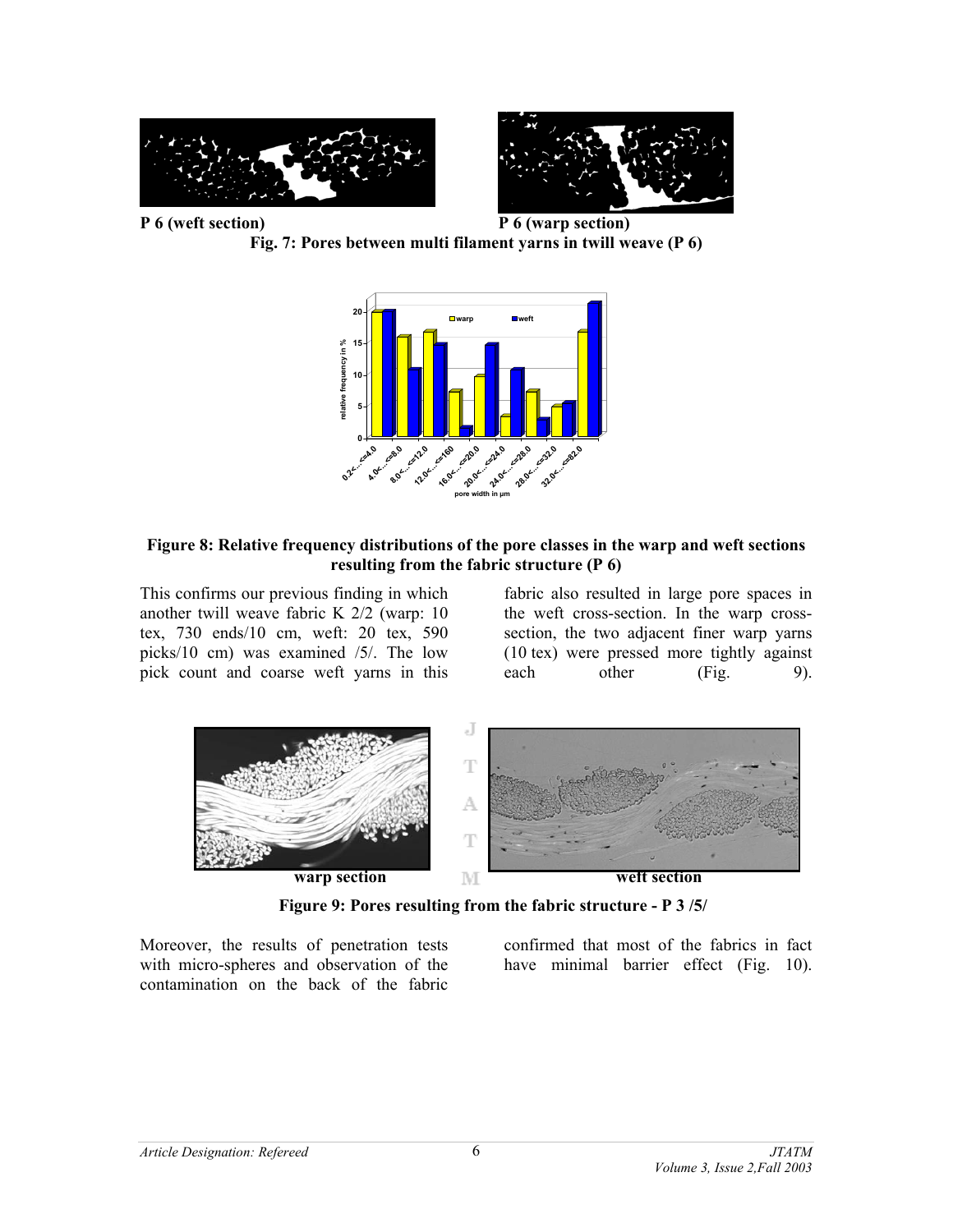

**Figure 10: Latex micro spheres (5 µm) (left) and gold micro-spheres (1 µm) on the back of the fabric after the penetration test** 

#### **Summary and outlook**

- 1. The image analysis methods linear analysis and Quant of Image $C$  $\circledR$  by Aquinto are well suited to characterise the pore structure of woven fabrics. They allow good measurement of the horizontal and vertical pore spaces, pore areas and form factors of closed pores with sufficient accuracy and reliability.
- 2. It is necessary to optimise commercially available surgical woven fabrics which are made of polyester (PET) filament yarns so as to ensure that they can provide a barrier function. The penetration of particle-loaded liquids can be explained by the pore geometry.
- 3. Pores are found both within the multifilament yarn and within the woven fabric structure. Their size, geometry and number depend on the yarn and  $\Box$ fabric parameters.
- 4. Round cross sections of the filaments are favourable for a maximum packing density. Triangular cross-A sections and coarser filaments result in T wider pore spaces.
- 5. The selection of the appropriate type of weave as well as woven fabric count (yarn density) are important factors for improving the barrier performance. Twill weaves are particularly critical since they may have large pores between two weft yarns at the crossing points.
- 6. The objective for future study is to model the theoretical density of woven fabrics for operating room protective gowns. By assuming that the model fabrics are woven from multifilament

yarns with known circular filament cross-sections and with predetermined warp and weft yarn counts, it will be possible to simulate the 3D fabric structure /6/. Subsequently, the filament cross-sections, filament counts and yarn spacing can be varied to improve fabric density.

# **References:**

- /1/ Mägel, M.; Aibibu, D.: Evaluation and Testing of Optical Test Methods for the Geometric Analysis of the Pore Spaces of Operating Room and Hospital Textiles. - 4th International Conf. TEXSCI 2000. - Liberec, June 2000. - In: conference papers p. 151-153
- /2/ Offermann, P.; Aibibu, D.; Mägel, M.: Evaluation and Testing of Optical Test Methods for the Geometric Analysis of the Pore Spaces of Operating Room and Hospital Textiles. - FiberMed 2000. - Tampere, June 2000. - In: conference papers. p. 123-134
- /3/ Mägel, M.; Aibibu, D.: Mikrostrukturuntersuchungen an OP-Textilien. - 5. Dresdner Textiltagung. - Dresden, June 2000. - In: conference papers p. 114-115
- /4/ Aibibu, D.; Lehman, B.; Offermann, P.: Optische Untersuchungsmethoden zur Bewertung der Barrierewirkung von OP-Textilien. - 6. Dresdner Textiltagung. - Dresden, June 2002. - In: conference papers p. 138-139
- /5/ Aibibu, D.; Lehman, B.; Offermann, P.: Optische